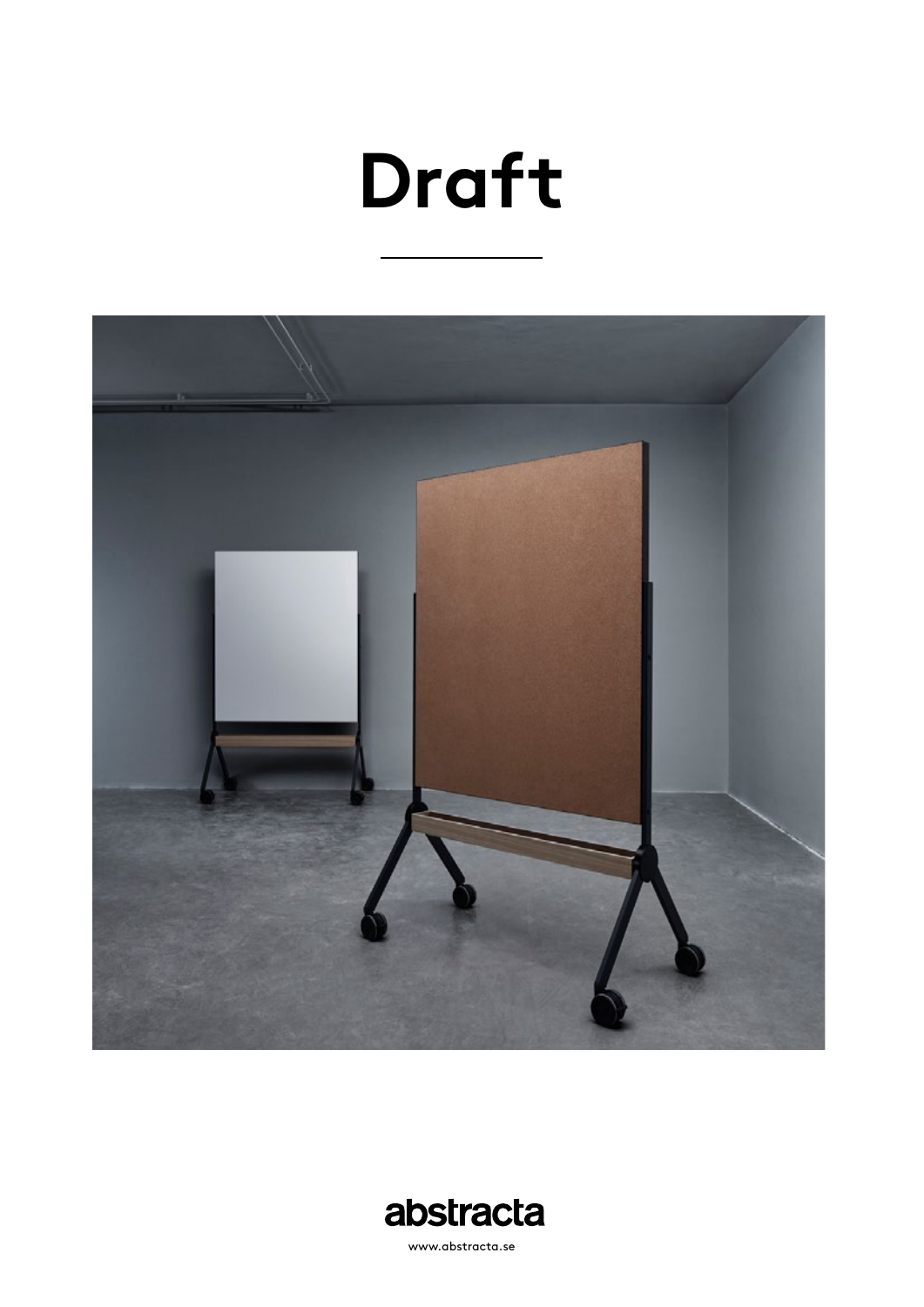





Dagens arbete blir mer och mer flexibelt. Behovet av en egen arbetsplats och fasta mötesrum är inte längre en självklarhet. Draft är en mobil, dubbelsidig skrivtavla med en grafisk och enkel form.

Work nowadays is becoming increasingly flexible. Fixed workplaces and meeting rooms are no longer obvious requirements. Draft is a mobile, double-sided writing

board with a simple graphic form.



Dubbelsidig, antingen med vit E3-skrivyta på båda sidorna, eller E3 på ena sidan och en vacker anslagstavla i kork på den andra.

Double-sided, either with white writingboard E3 on both sides, or E3 on one side and a beautiful corkboard on the other side.



Under skrivytorna finns en trälåda, för förvaring av t ex pennor och sudd. Trälådan i ek adderar värme till produktens uttryck.

Below the writing surfaces is a wooden drawer for storing pens and erasers, for example. The wooden drawer is made from oak and adds a warm feeling to the expression.



Tavlan har ett antracitgrått stålstativ med låsbara hjul.

The board has an anthracite grey steel frame with lockable castors.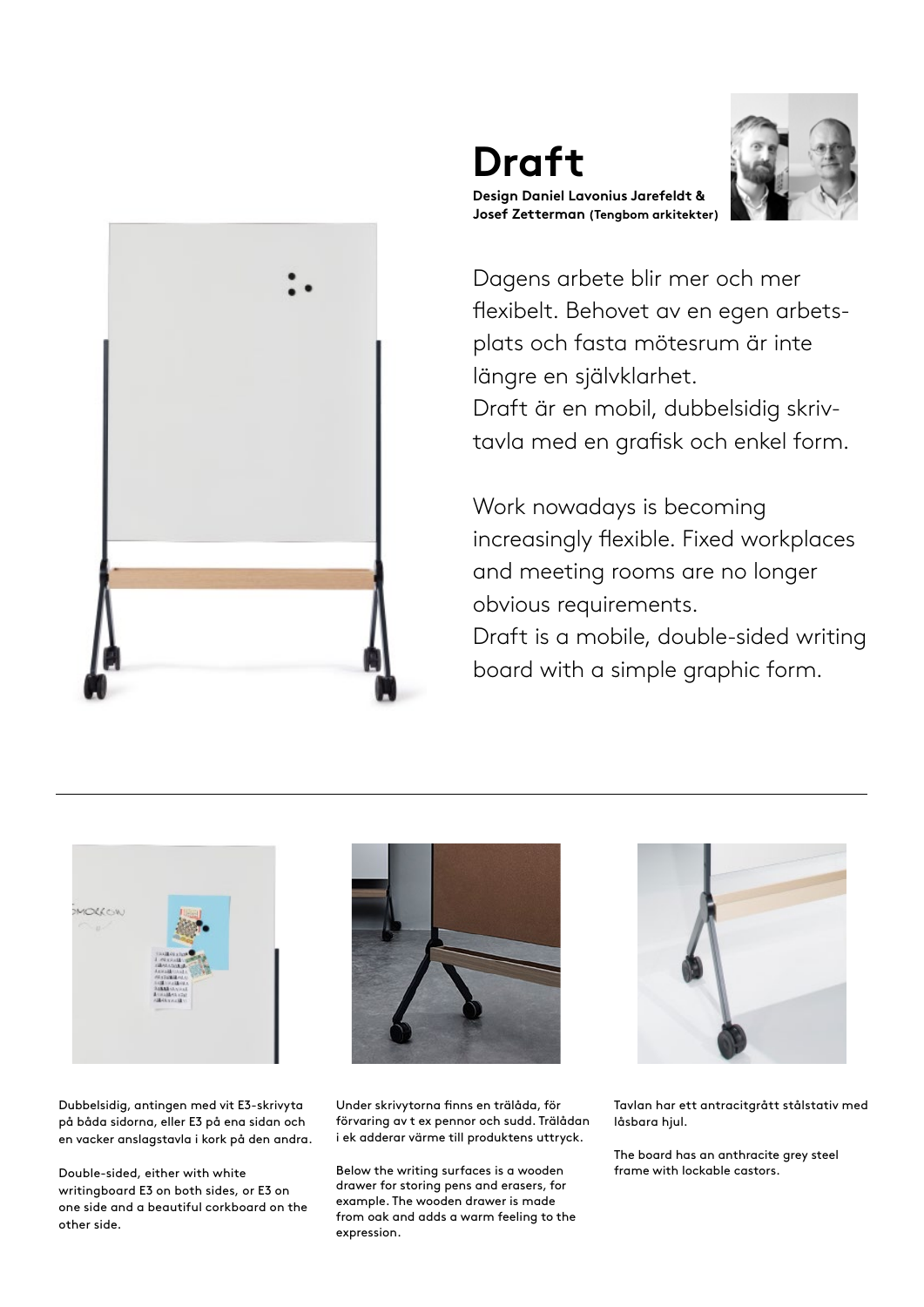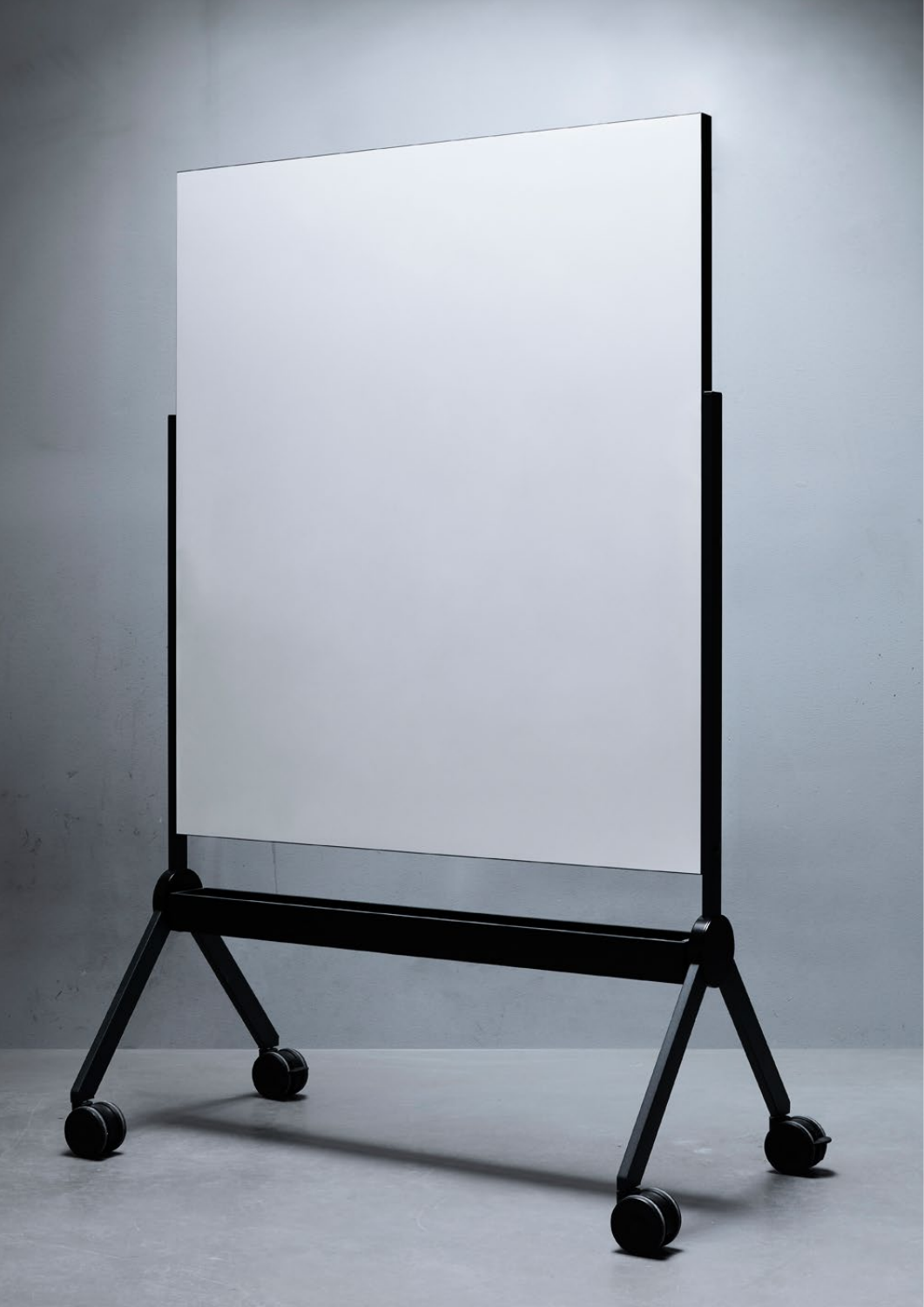**Mått Draft mobil skrivtavla /Measurements Draft mobile writing board**



**PROJECTION MAGNETIC WRITING** (SHORT ONLY)

Every whiteboard in the Abstracta range has an E3 surface; an environmentfriendly, glass enamelled, sheet of steel. The writing surface is magnetic. E3 is recommended for short throw projectors only.

A special "White board kit" is available as an accessory This has been developed to fit the E3 surface and includes: eraser, markers, penholder, bottle of cleaning fluid and magnets.